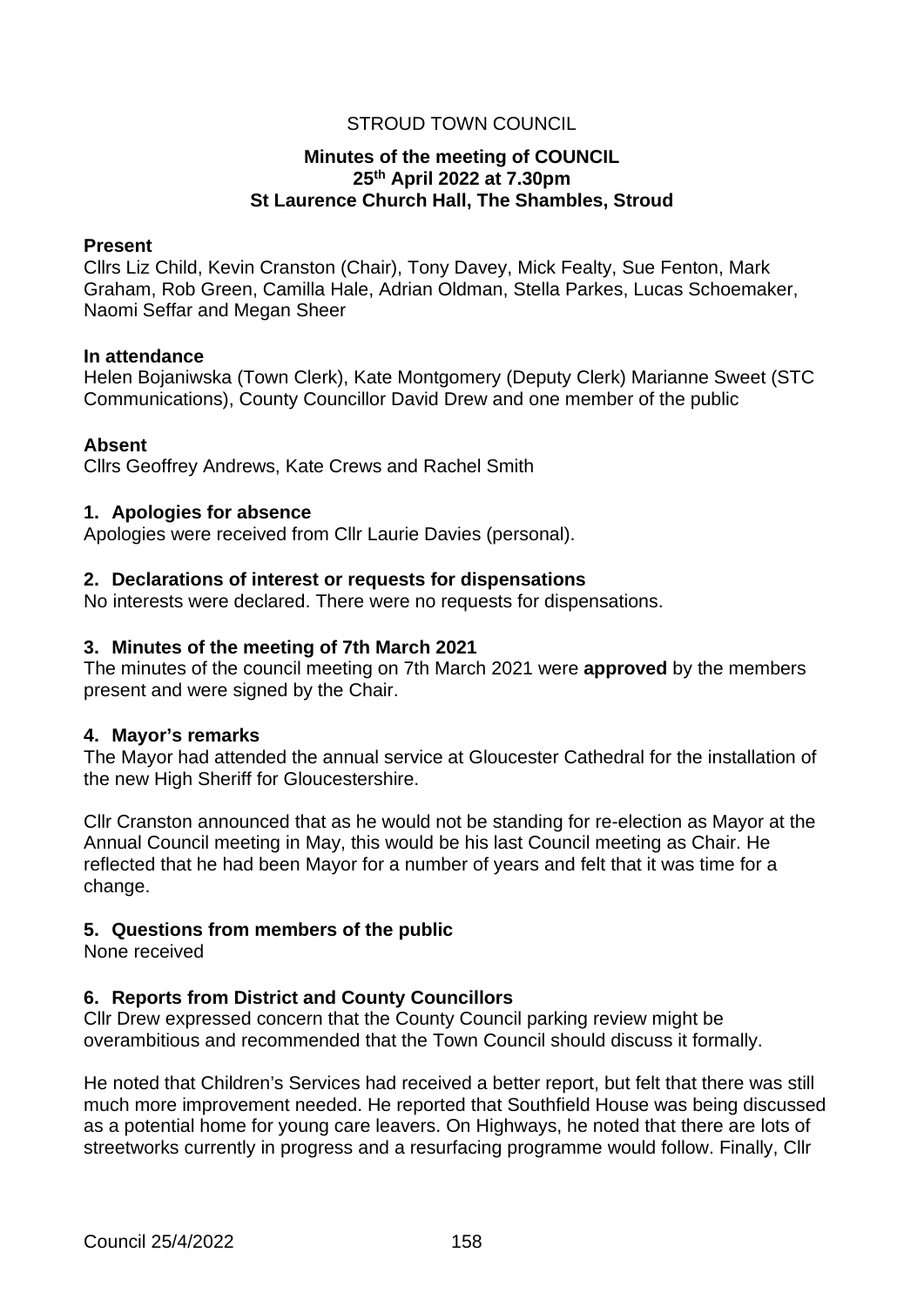Drew reported a concern about the likely impact on GARAS (Gloucestershire Action for Refugees and Asylum Seekers) arising from a coming need to support Ukrainian refugees.

Cllr Schoemaker echoed Cllr Drew's concerns about the need to support refugees and suggested that the Town Council might be able to offer financial support. He identified an issue relating to planning applications for much-needed new housing being refused where they impact on the AONB and was concerned about growing demand for the District Council's low income support scheme.

Cllr Shoemaker had been pleased to see two new solar farms approved, but noted that others were being held up by an inability to connect to high voltage lines. He reported that the District Council's social housing retrofit programme had begun and felt it had the potential to be an exemplar scheme for other areas.

# **7. Clerk's Report**

The Clerk's report was noted. The Clerk additionally reported on further Levelling Up Fund meetings.

#### **8. Approval of payments from February and March 2022**

Payments from February and March 2022 were **approved**. See Appendices A and B.

The Clerk explained that the bunting purchased under the Welcome Back Fund was currently being used in the town centre, but would in future be made available for loan to local community groups for events.

#### **9. Bank reconciliation at 31/3/2022**

The reconciliation was noted and signed by the Mayor.

#### **10.Council's inventory of land and assets**

Some councillors had not been able to access the inventory, so it was **agreed** to defer this item to the next meeting.

#### **11.Year-end reserves movements**

Movements to and from earmarked reserves were **approved**. See Appendix C.

#### **12.Internal audit report and action plan**

The Clerk presented the report and explained actions to be taken in response to recommendations made.

# **13.Approval of the annual Governance Statement**

The Governance Statement was reviewed, **approved** and signed.

# **14.Approval of Accounting Statements**

The accounting statements were reviewed, **approved** and signed.

#### **15.Dates of the Notice of Public Rights**

The dates for the notice of public rights were noted to be 13<sup>th</sup> June 2022 to 22<sup>nd</sup> July 2022.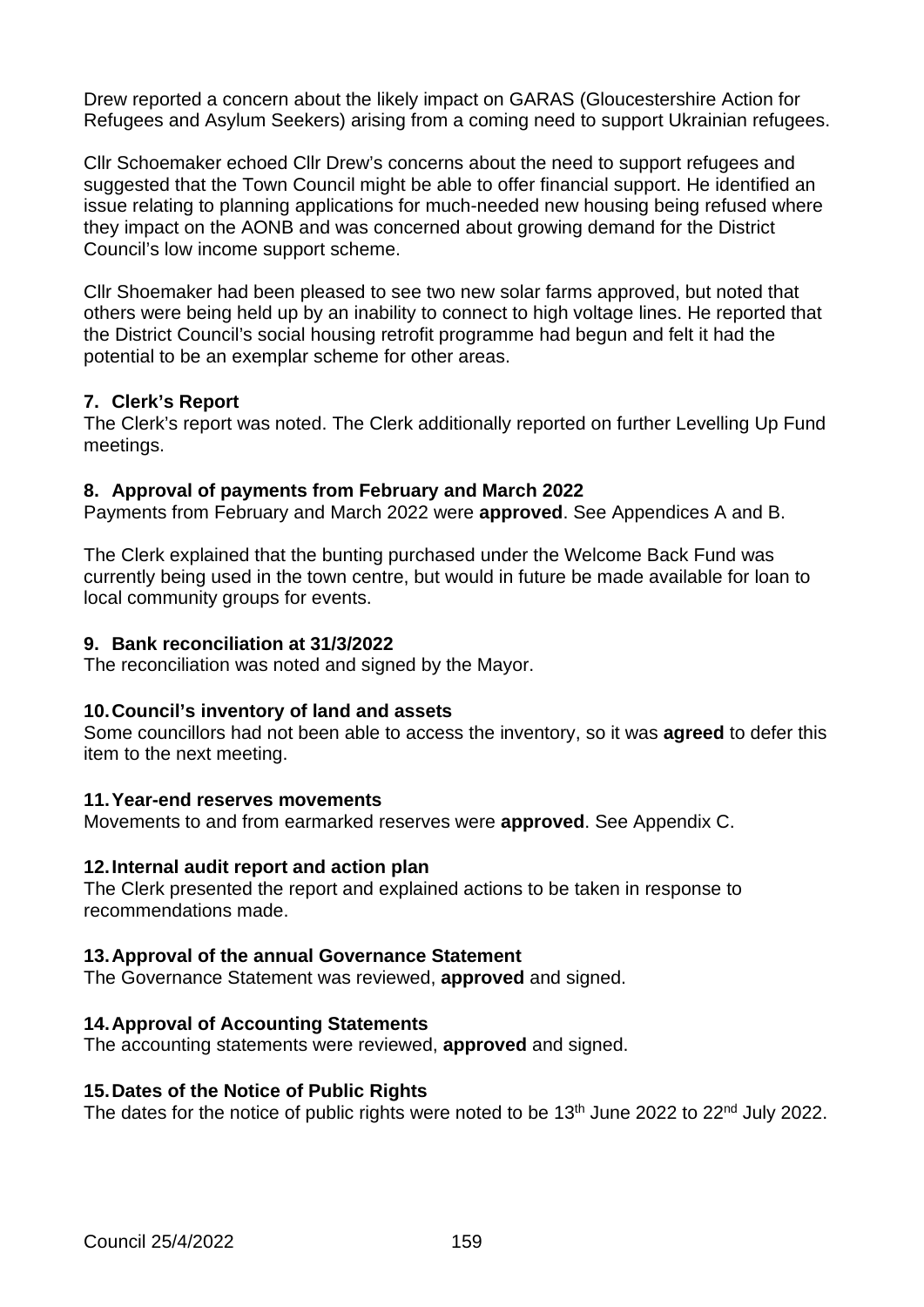# **16.Proposals for a new Town Square at the Stroud Subscription Rooms**

An update report on consultations relating to proposals for a new town square at the Stroud Subscription Rooms from the Green Spaces Manager was noted.

**Actions:** The Clerk was asked to provide more information on how the consultation results would be evaluated and the methodology for the risk ratings in the report, and to consider how to engage with key stakeholders on future projects.

## **17.Annual General Meeting of the Gloucestershire Association of Parish and Town Councils**

The Council had been asked to consider submitting a resolution for debate at the Annual General Meeting of the Gloucestershire Association of Parish and Town Councils, but no proposals were put forward.

**Action:** Clerk to distribute list of National Association of Local Policies which had not been accessible before the meeting.

#### **18.Early day motion tabled by Dr Julian Lewis, MP, regarding sanctions for local councillors found guilty of bullying and harassment**

The Council considered a call from the Society of Local Council Clerks to support an Early Day Motion tabled by Dr Julian Lewis, MP, which calls on government to establish an appropriate and effective sanctions mechanism to deal with local councillors who have been found guilty of bullying and harassment following an independent investigation.

**Action:** It was **resolved** to write to Siobhan Baillie MP asking her back this motion and have it discussed in parliament.

# **19.Anti-Social Behaviour Pledge**

The Deputy Clerk presented a request from Gloucestershire's Police and Crime Commissioner for the Council to sign an Anti-Social Behaviour Pledge. There was general support for the sentiment behind the pledge, but also concern about the level of support and resources available from the police for tackling anti-social behaviour.

It was **resolved** to sign the pledge detailed below and when responding to the Police and Crime Commissioner to make known the Council's concerns.

# **Safer Gloucestershire Anti-social Behaviour pledge**

As signatories of the Safer Gloucestershire Anti-social behaviour pledge, we recognise that residents have a broad definition of anti-social behaviour, which ranges from dog-fouling and graffiti, to drug dealing, arson and neighbourhood crime.

We will continue to work together to understand the impact that anti-social behaviour has on communities and put victims first when considering responses to reported incidents. We will promote awareness, make reporting easier and set out who we are, what we do and the service those affected by anti-social behaviour can expect. We will make this clearly visible on our websites.

We will seek to support the early intervention to prevent issues from escalating and promote Asset Based Community Development solutions to build resilience in communities. We will promote mediation to solve problems and ensure we actively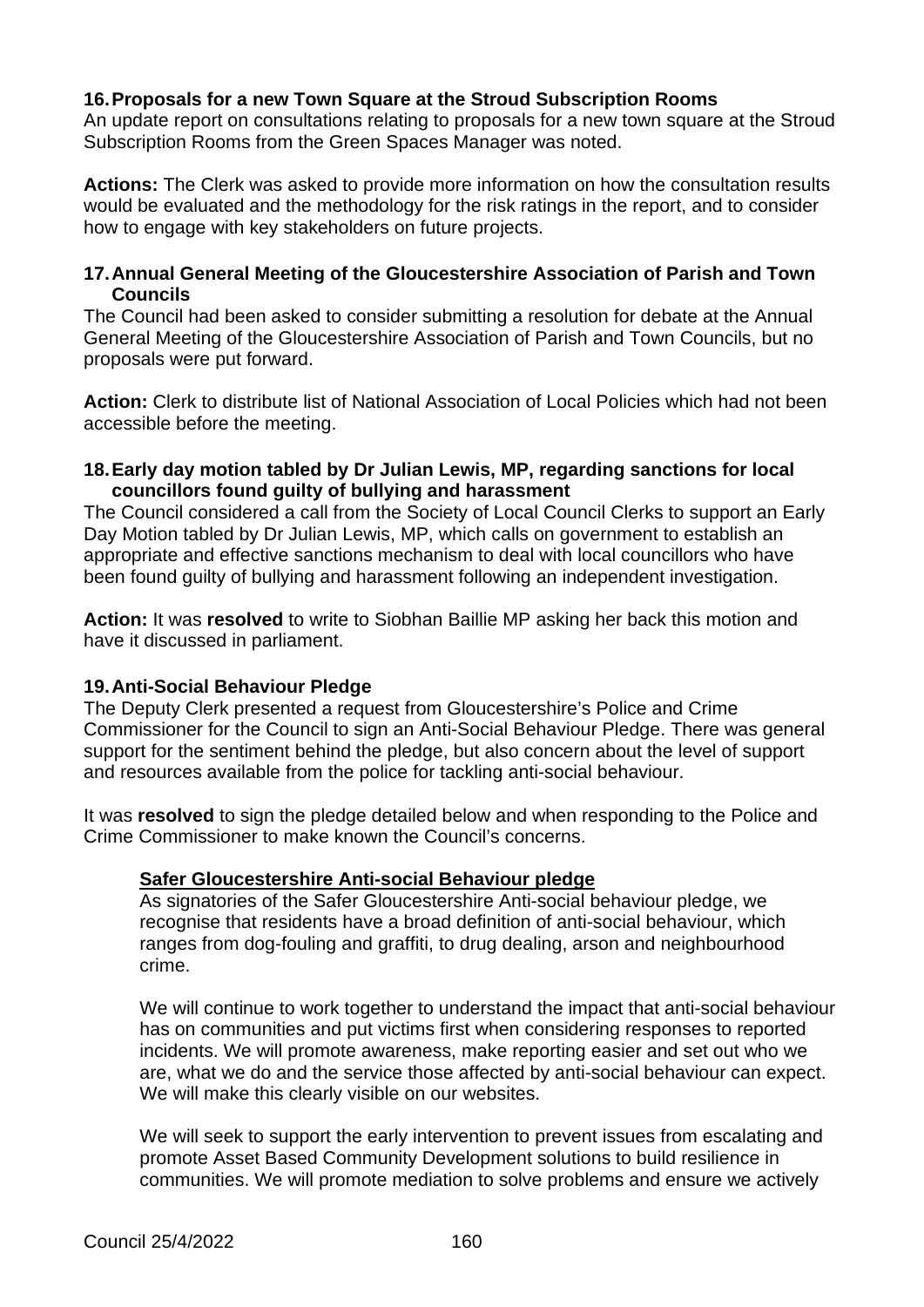promote the Community Trigger process to residents if they feel they have not received a suitable resolution to their complaints.

As partners we will share intelligence, promote joint working and maximise the impact we can have collectively on community safety within Gloucestershire."

# **20.Masonry repairs at the Subscription Rooms**

The Clerk's update on masonry repairs was noted.

**Action:** Clerk to request that before and after photos of any repairs are taken.

#### **21.Working Group reports**

The following reports, previously circulated, were received.

|                    | Consultations & Highways: 14 <sup>th</sup> March 2022 and 11 <sup>th</sup> April 2022 |
|--------------------|---------------------------------------------------------------------------------------|
| Environment:       | $29th$ March 2022                                                                     |
| Health and Safety: | 7 <sup>th</sup> April                                                                 |

# **22.Exclusion of press and public**

It was **resolved** in view of the confidential nature of the business to be transacted, that the press and public be excluded from the remainder of the meeting

# **23.Approval of expenditure on legal advice regarding a contractual matter**

It was **agreed** to commission a solicitor to provide legal advice on a contractual matter at a fixed fee of £3,000.

**Action:** Clerk to research additional routes towards resolution of the issue and report back.

The meeting ended at 9.20pm.

Date………………………………………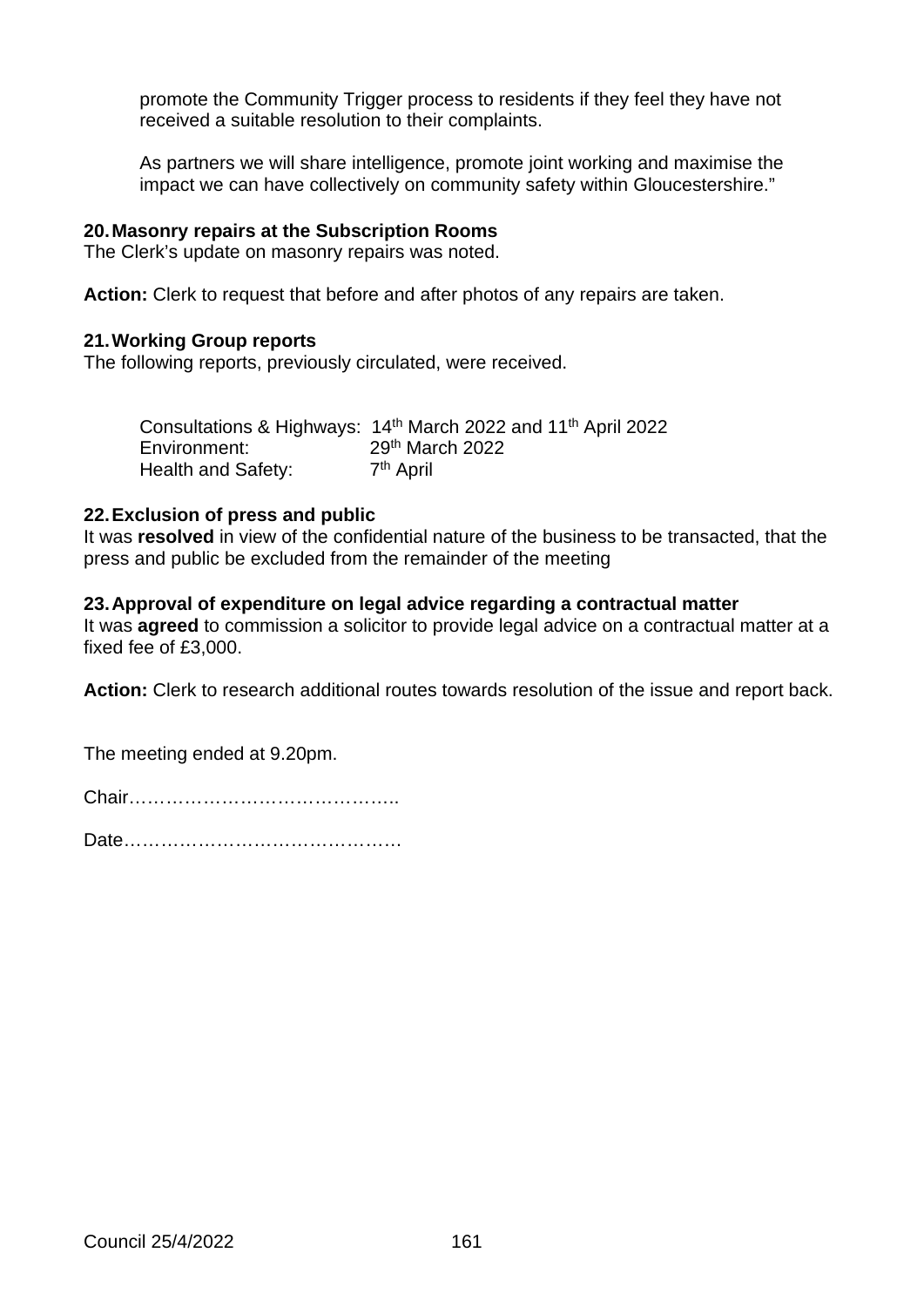# **Appendix 1 Payments February 2022**

| <b>Date Paid</b> | <b>Payee Name</b>                               | <b>Reference</b> | <b>Amount Paid</b> | <b>Transaction Detail</b>                      |
|------------------|-------------------------------------------------|------------------|--------------------|------------------------------------------------|
| 01/02/2022       | Water Plus Ltd.                                 | 825              | 33.56              | Water charges Libbys<br><b>Drive</b>           |
| 01/02/2022       | <b>SDC</b>                                      | <b>DD</b>        | 374.00             | Council tax 58a and<br>58b                     |
| 04/02/2022       | 12-reg Ltd                                      | 749              | 19.19              | Domain renewal<br>stroudtowncan                |
| 07/02/2022       | <b>Allstar Business</b><br><b>Solutions Ltd</b> | 7186             | 252.66             | Fuel charges Jan                               |
| 08/02/2022       | Mr A.S. Clayton<br>T/As Alpha Loc               | 5840             | 96.35              | Euro cylinder lock and<br>keys                 |
| 08/02/2022       | <b>A&amp;P Facilities Ltd</b>                   | 1561             | 420.00             | Alarm call outs                                |
| 08/02/2022       | <b>A&amp;P Facilities Ltd</b>                   | 1572             | 360.00             | Annual charge Thanet<br>House                  |
| 08/02/2022       | <b>BAILEY</b><br><b>PARTNERSHIP</b>             | 6925             | 594.00             | Project management                             |
| 08/02/2022       | GlosJobs                                        | 3040             | 56.40              | Admin and projects<br>job                      |
| 08/02/2022       | <b>HHGL Limited</b>                             | 49               | 22.95              | Site materials                                 |
| 08/02/2022       | <b>ITEC Support Ltd</b>                         | 3742             | 526.03             | <b>IT</b> services                             |
| 08/02/2022       | <b>JAMES &amp; OWEN</b><br><b>LTD</b>           | 8077             | 158.41             | Stationery                                     |
| 08/02/2022       | Morelock Signs Ltd                              | 9667             | 75.24              | RA1 ZIN signs                                  |
| 08/02/2022       | <b>Nailsworth Garden</b><br>Machinery           | 4021             | 148.00             | Clothing                                       |
| 08/02/2022       | Novadura Ltd                                    | 5779             | 505.98             | Logo panels for<br>welcome signs               |
| 08/02/2022       | <b>SLCC Enterprises</b><br>Ltd                  | 4762             | 54.00              | Climate change<br>summit                       |
| 08/02/2022       | <b>Somerset County</b><br>Council               | 1747             | 63.60              | Nox tubes analysis                             |
| 08/02/2022       | <b>Stroud Electrical</b><br>Services (UK        | 6645             | 1766.40            | <b>Electrical works</b><br><b>Thanet House</b> |
| 08/02/2022       | Thirsty Work Ltd.                               | 3137             | 4.80               | Rental charges                                 |
| 08/02/2022       | <b>Travis Perkins</b><br>Trading Co Ltd.        | <b>B556</b>      | 184.35             | Site materials                                 |
| 08/02/2022       | <b>Travis Perkins</b><br>Trading Co Ltd.        | B915             | 149.40             | Multi purpose<br>concrete                      |
| 08/02/2022       | <b>Transition Stroud</b>                        | <b>BACS</b>      | 3000.00            | Grant payment                                  |
| 08/02/2022       | Top of Town<br><b>Toddlers</b>                  | <b>BACS</b>      | 3069.28            | Return of funds held                           |
| 08/02/2022       | <b>TOWN CLERK</b><br><b>IMPREST</b>             | Top up           | 1500.00            | Top up Clerk's<br>Account                      |
| 09/02/2022       | One Stop<br>Promotions                          | 139              | 377.46             | <b>Bunting</b>                                 |
| 09/02/2022       | Polybags Ltd                                    | 7792             | 357.94             | Compact sacks and<br>dustbin bags              |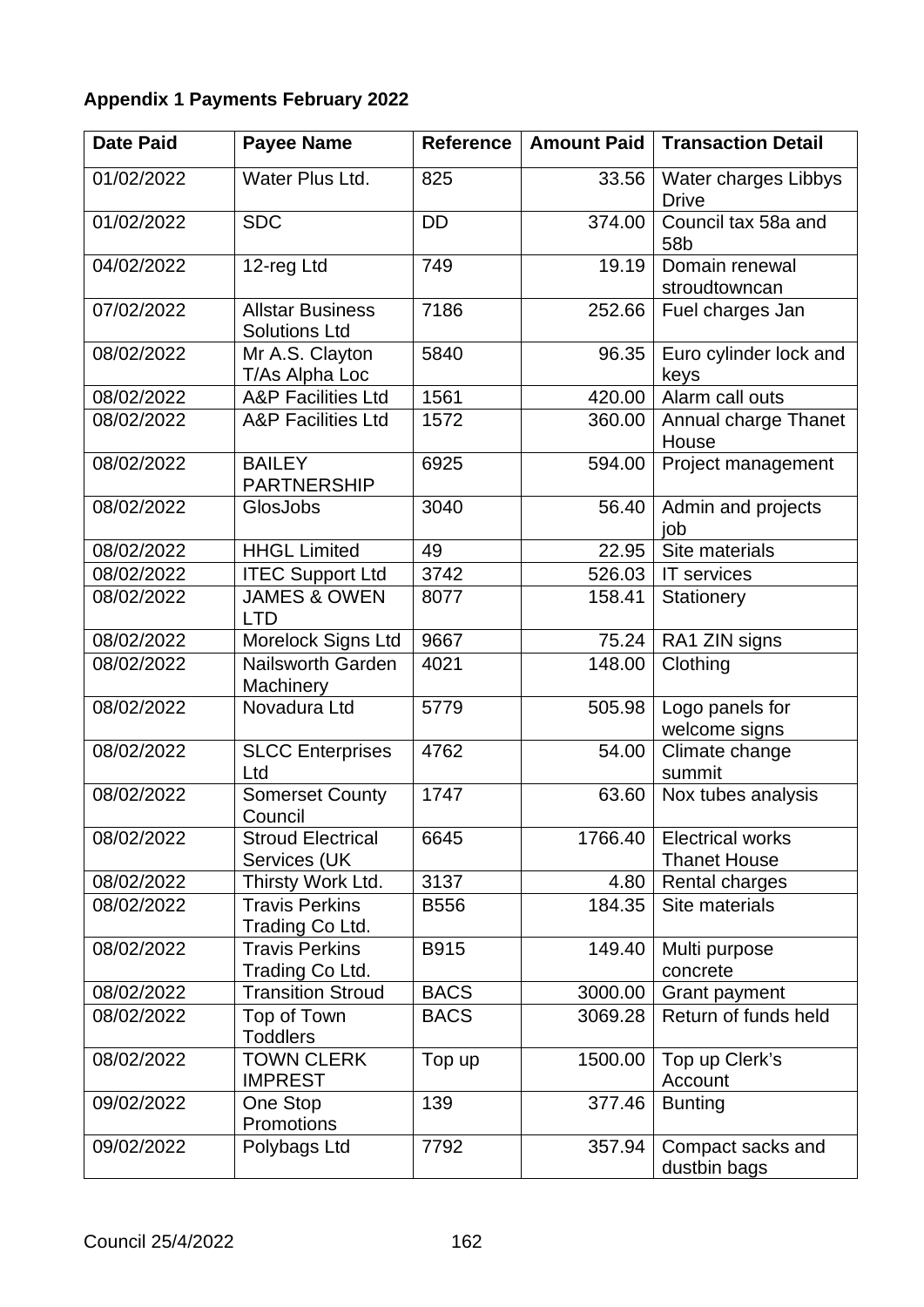| <b>Date Paid</b> | <b>Payee Name</b>                        | <b>Reference</b>    | <b>Amount Paid</b> | <b>Transaction Detail</b>               |  |
|------------------|------------------------------------------|---------------------|--------------------|-----------------------------------------|--|
| 10/02/2022       | <b>Petty Cash</b>                        | <b>TRANSFE</b><br>R | 248.20             | Top up petty cash                       |  |
| 15/02/2022       | Payroll                                  | <b>DD</b>           | 19370.11           | Payroll Feb                             |  |
| 17/02/2022       | Meadowmania -<br><b>MAS Seeds Ltd</b>    | 8724                | 287.00             | Planting                                |  |
| 18/02/2022       | The Ambassador<br><b>Theatre Group</b>   | 9609                | 75.00              | Gift voucher                            |  |
| 18/02/2022       | <b>David Austin Rose</b><br>Ltd          | 9634                | 62.45              | Planting                                |  |
| 21/02/2022       | <b>Renault Finance</b>                   | <b>FEB</b>          | 30.00              | Battery hire for<br>Renault             |  |
| 21/02/2022       | SGW Payroll Ltd.                         | 3494                | 67.26              | Payroll month 11                        |  |
| 21/02/2022       | One4all                                  | 6945                | 75.00              | Gift voucher                            |  |
| 22/02/2022       | <b>Alan Price</b>                        | 1128                | 2680.00            | Grave diggings fees                     |  |
| 22/02/2022       | <b>CONSORTIUM</b>                        | 6001                | 112.79             | Laminator                               |  |
| 22/02/2022       | <b>CONSORTIUM</b>                        | 7941                | 41.99              | Staionery                               |  |
| 22/02/2022       | <b>HAWKINS</b><br><b>WATTON LTD</b>      | 346                 | 600.00             | Valuation report<br><b>Thanet House</b> |  |
| 22/02/2022       | <b>HHGL Limited</b>                      | 89                  | 6.00               | 9v battery                              |  |
| 22/02/2022       | <b>HHGL Limited</b>                      | 104                 | 9.95               | Rat bait                                |  |
| 22/02/2022       | <b>ITEC Support Ltd</b>                  | 9034                | 912.00             | WiFi upgrade and<br>cabling             |  |
| 22/02/2022       | <b>JAMES &amp; OWEN</b><br><b>LTD</b>    | 8153                | 25.27              | <b>Stationery items</b>                 |  |
| 22/02/2022       | Nadja<br>Gajadharsingh                   | 128                 | 560.00             | <b>Fundraising services</b><br>Jan      |  |
| 22/02/2022       | <b>NALC</b>                              | 5567                | 77.86              | Training youth first                    |  |
| 22/02/2022       | <b>NALC</b>                              | 2949                | 38.93              | Training strategic<br>planning          |  |
| 22/02/2022       | <b>NALC</b>                              | 3915                | 38.93              | Training future of high<br>street       |  |
| 22/02/2022       | Precision                                | 601                 | 58.50              | Winding servicing<br>Sims Clock         |  |
| 22/02/2022       | <b>SLCC Enterprises</b><br>Ltd           | 5014                | 454.20             | Conference                              |  |
| 22/02/2022       | <b>SLCC Enterprises</b><br>Ltd           | 5123                | 54.00              | Community<br>Engagement summit          |  |
| 22/02/2022       | <b>SLCC Enterprises</b><br>Ltd           | 5124                | 54.00              | Community<br>Engagement summit          |  |
| 22/02/2022       | <b>Smiths</b><br>(Gloucester) Ltd        | 4722                | 39.06              | Recycling                               |  |
| 22/02/2022       | <b>STL Goucester Ltd</b>                 | FEB <sub>22</sub>   | 5315.00            | Christmas lights<br>installation        |  |
| 22/02/2022       | <b>Travis Perkins</b><br>Trading Co Ltd. | D058                | 189.98             | Site materials                          |  |
| 22/02/2022       | <b>Travis Perkins</b><br>Trading Co Ltd. | D <sub>173</sub>    | 171.41             | Site materials                          |  |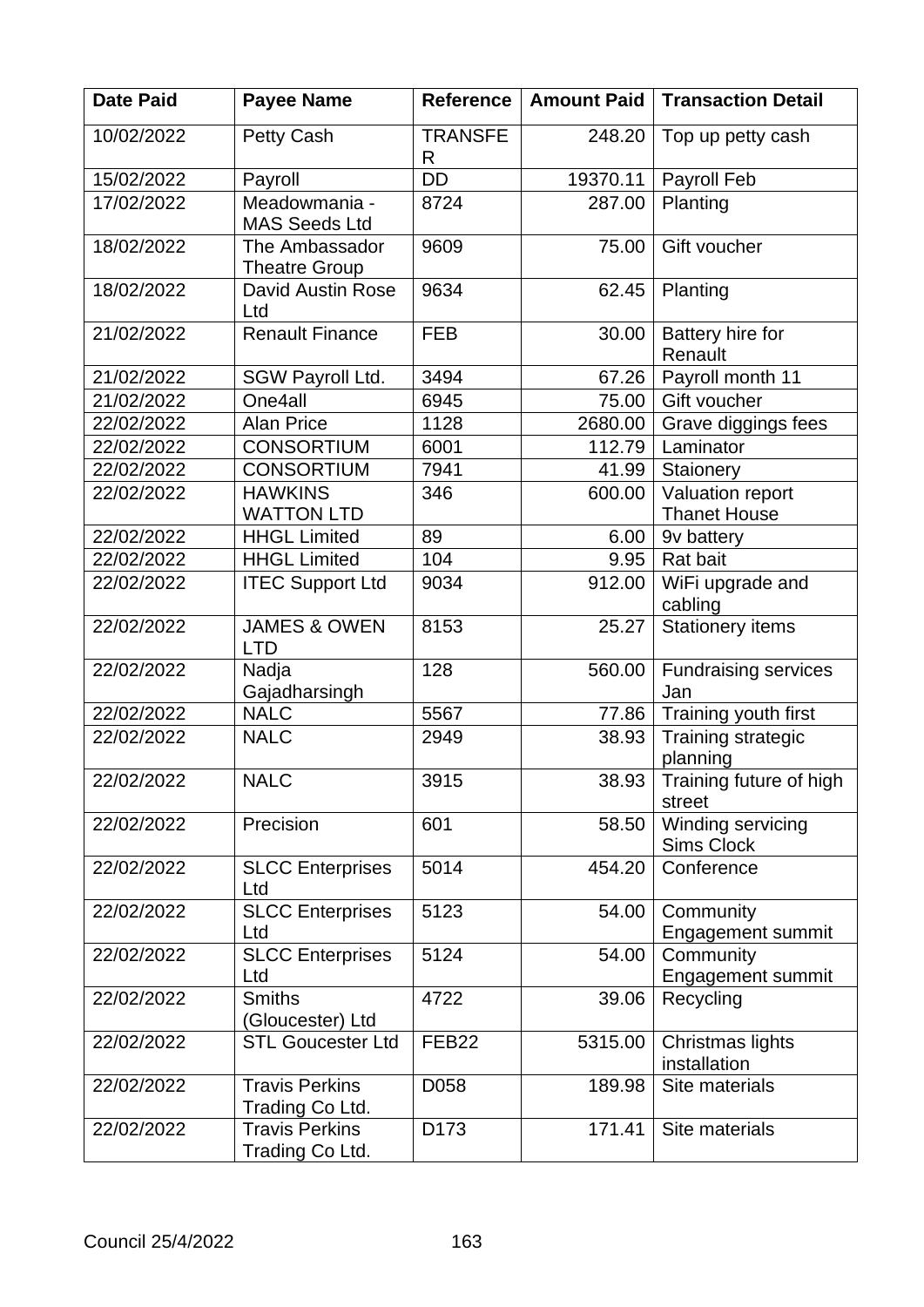| <b>Date Paid</b> | <b>Payee Name</b>                        | <b>Reference</b> | <b>Amount Paid</b> | <b>Transaction Detail</b>                       |  |
|------------------|------------------------------------------|------------------|--------------------|-------------------------------------------------|--|
| 22/02/2022       | <b>Travis Perkins</b><br>Trading Co Ltd. | D <sub>199</sub> | 81.44              | Site materials                                  |  |
| 22/02/2022       | <b>LGPS</b>                              | <b>BACS</b>      | 6362.80            | <b>Pensions February</b>                        |  |
| 22/02/2022       | <b>HMRC</b>                              | <b>BACS</b>      | 5795.22            | <b>PAYE/NIC February</b>                        |  |
| 22/02/2022       | Dale Camps                               | <b>BACS</b>      | 10.78              | Travel expenses                                 |  |
| 22/02/2022       | <b>WSP Solicitors</b>                    | 153              | 1100.00            | Purchase of land at<br>the Leazes               |  |
| 22/02/2022       | Nationwide                               | <b>BACS</b>      | 50000.00           | <b>Transfer of funds</b>                        |  |
| 22/02/2022       | <b>SDC</b>                               | DD               | 624.00             | <b>Rates Thanet House</b>                       |  |
| 22/02/2022       | <b>DVLA</b>                              | <b>BACS</b>      | 170.00             | Vehicle tax WX12<br><b>EBM</b>                  |  |
| 23/02/2022       | <b>Lister Unified</b><br>Communications  | 33               | 99.64              | Mobile phone charges<br>Jan                     |  |
| 23/02/2022       | Amazon EU                                | 7546             | 94.94              | Geology festival<br>geodes                      |  |
| 23/02/2022       | Amazon EU                                | 7546b            | 0.03               | Geology festival<br>geodes                      |  |
| 25/02/2022       | Ecotricity                               | 4576             | 450.55             | <b>Electricity Libbys</b><br><b>Drive</b>       |  |
| 25/02/2022       | Ecotricity                               | 4573             | 73.28              | <b>Electricity Thanet</b><br>House              |  |
| 25/02/2022       | Ecotricity                               | 4593<br>82.27    |                    | <b>Electricty charges</b><br><b>Thanet Hous</b> |  |
| 25/02/2022       | Konica Minolta<br><b>Business Soluti</b> | 9803             | 66.07              | Photocopier charges                             |  |
| 28/02/2022       | <b>EE Ltd</b>                            | 4816             | 35.80              | Mobile phone charges                            |  |
| 28/02/2022       | <b>TeamGantt</b>                         | j2mq             | 23.19              | Subscription                                    |  |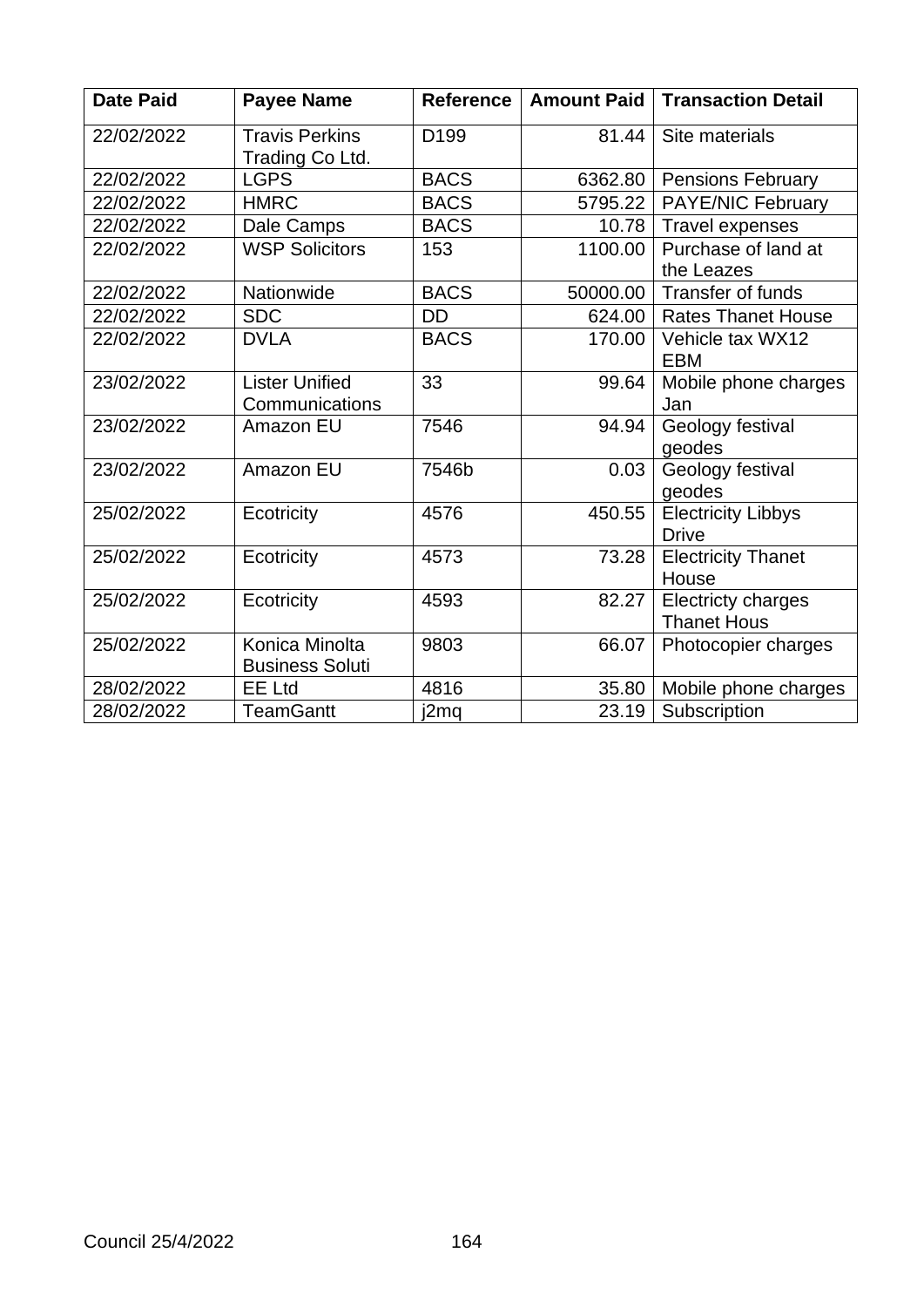# **Appendix 2 Payments March 2022**

| <b>Date Paid</b> | <b>Payee Name</b>                                  | <b>Reference</b> | <b>Amount Paid</b> | <b>Transaction Detail</b>              |  |
|------------------|----------------------------------------------------|------------------|--------------------|----------------------------------------|--|
| 01/03/2022       | <b>SDC</b>                                         | <b>BACS</b>      | £374.00            | Council tax 58a and<br>58 <sub>b</sub> |  |
| 07/03/2022       | <b>Chagos Consulting</b><br>Ltd                    | 122              | £15.00             | Parish online training<br><b>AR</b>    |  |
| 07/03/2022       | Kim's Kitchen                                      | 2802             | £30.00             | Celebration cake                       |  |
| 07/03/2022       | Thirsty Work Ltd.                                  | 7014             | £40.80             | <b>Water Thanet House</b>              |  |
| 07/03/2022       | Lansdown Road<br><b>Motors Ltd</b>                 | 4321             | £45.00             | <b>MOT WX12 EMB</b>                    |  |
| 07/03/2022       | <b>GAPTC</b>                                       | 7220             | £50.00             | <b>Better Cllr training</b>            |  |
| 07/03/2022       | <b>SLCC Enterprises</b><br>Ltd                     | 5158             | £54.00             | Community<br>engagement summit         |  |
| 07/03/2022       | <b>SLCC Enterprises</b>                            | 5159             | £54.00             | Community                              |  |
|                  | Ltd                                                |                  |                    | engagement summit                      |  |
| 07/03/2022       | <b>SLCC Enterprises</b>                            | 5160             | £54.00             | Community                              |  |
|                  | Ltd                                                |                  |                    | engagement summit                      |  |
| 07/03/2022       | <b>SLCC Enterprises</b>                            | 5161             | £54.00             | Community                              |  |
|                  | Ltd                                                |                  |                    | engagement summit                      |  |
| 07/03/2022       | <b>Travis Perkins</b><br>Trading Co Ltd.           | F026             | £61.14             | <b>Scruffs scarfell</b>                |  |
| 07/03/2022       | <b>Somerset County</b><br>Council                  | 1809             | £63.60             | Nox tubes analysis                     |  |
| 07/03/2022       | <b>Allstar Business</b><br><b>Solutions Ltd</b>    | 6011             | £89.03             | Fuel feb 22                            |  |
| 07/03/2022       | <b>Stroud</b><br>Subscription<br>Rooms Trus        | 463              | £108.00            | Hall hire geology<br>festival          |  |
| 07/03/2022       | Royal Mail Group<br>Ltd.                           | 3788             | £119.64            | Freepost licence                       |  |
| 07/03/2022       | <b>Nailsworth Garden</b><br>Machinery              | 4312             | £137.23            | <b>Tools</b>                           |  |
| 07/03/2022       | <b>Stroud</b><br>Subscription<br><b>Rooms Trus</b> | 464              | £300.00            | <b>Staff Christmas lunch</b>           |  |
| 07/03/2022       | Patrick Lorenzen                                   | 8175             | £339.30            | Flail hedgecutting                     |  |
| 07/03/2022       | <b>GLASDON UK</b><br><b>LTD</b>                    | 3785             | £351.96            | Dog bins                               |  |
| 07/03/2022       | <b>Stroud Alarms Fire</b><br>and Securit           | 8075             | £354.73            | Annual alarm contract<br>libby's       |  |
| 07/03/2022       | <b>Stroud Alarms Fire</b><br>and Securit           | 7823             | £396.00            | Fit fire zone plan                     |  |
| 07/03/2022       | <b>Stroud Alarms Fire</b><br>and Securit           | 8028             | £509.29            | Annual alarm and<br>lighting           |  |
| 07/03/2022       | <b>Stroud District</b><br>Council                  | 8581             | £1,768.81          | Election recharges                     |  |
| 07/03/2022       | <b>Alan Price</b>                                  | 1109             | £2,160.00          | Grave digging fees<br>Dec              |  |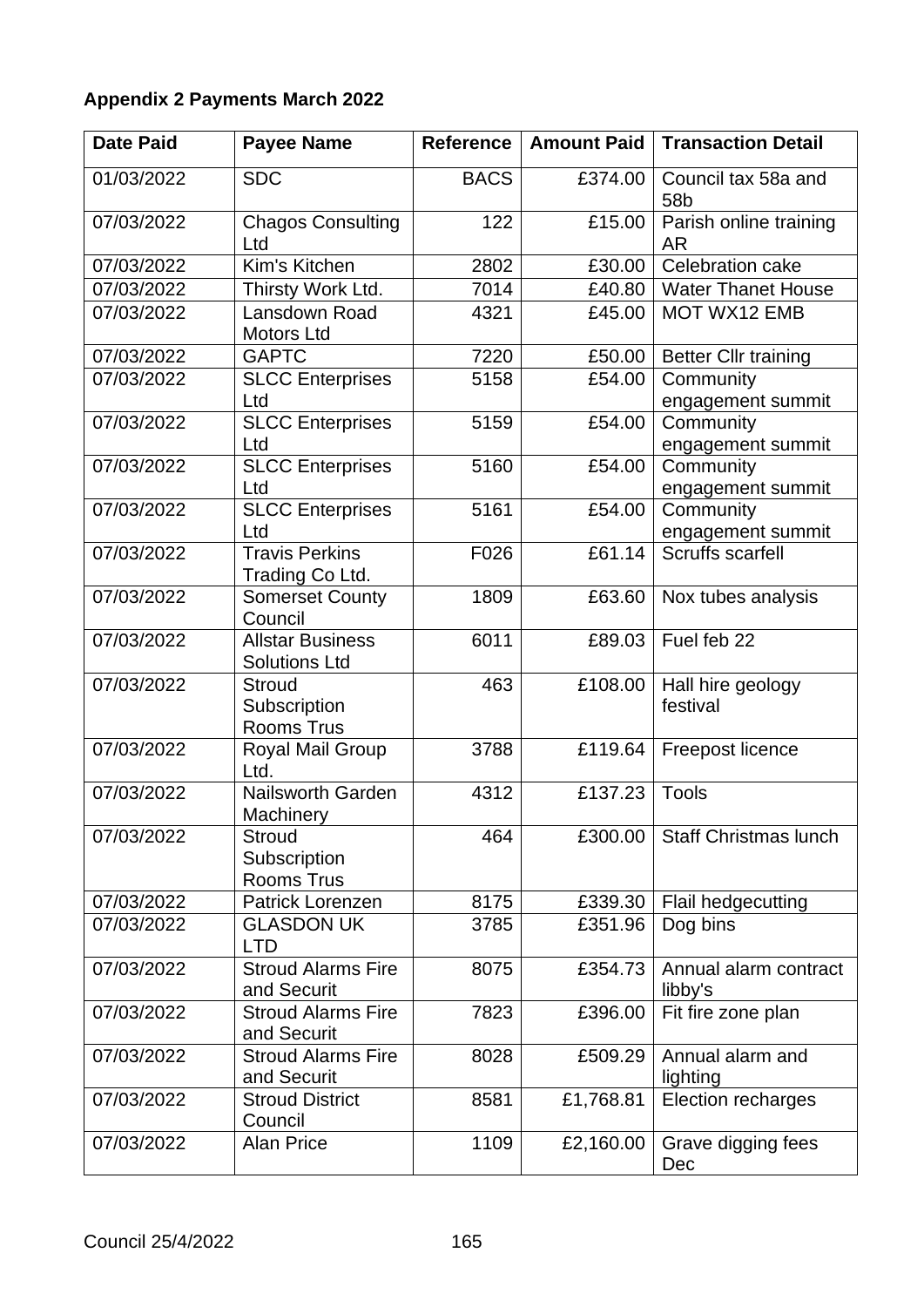| <b>Date Paid</b> | <b>Payee Name</b>                           | <b>Reference</b> | <b>Amount Paid</b> | <b>Transaction Detail</b>         |  |
|------------------|---------------------------------------------|------------------|--------------------|-----------------------------------|--|
| 07/03/2022       | Childs and<br>Sulzmann Ltd.                 | 3324             | £4,065.00          | Sub Rooms forecourt               |  |
| 07/03/2022       | <b>Sunbelt Rentals</b><br>Ltd               | 6941             | £4,427.13          | Lond Road closure                 |  |
| 07/03/2022       | <b>PWLB</b>                                 | <b>BACS</b>      | £7,742.53          | Loan repayment                    |  |
| 08/03/2022       | Payroll                                     | <b>BACS</b>      | £22,151.53         | Payroll March                     |  |
| 09/03/2022       | <b>NALC</b>                                 | 8079             | £38.93             | Working togther to<br>make commun |  |
| 11/03/2022       | The Plastic Card<br>Factory                 | 5092             | £19.19             | ID cards                          |  |
| 17/03/2022       | <b>Otter Products</b><br><b>EMEA</b>        | 3276             | £25.49             | Mobile phone case                 |  |
| 21/03/2022       | <b>Renault Finance</b>                      | <b>MAR</b>       | £30.00             | Hire of battery for<br>Renault    |  |
| 22/03/2022       | Thirsty Work Ltd.                           | 716              | £3.71              | Rental charges<br>Mar/Apr 21      |  |
| 22/03/2022       | Dale Camps                                  | <b>BACS</b>      | £10.13             | Travel expenses                   |  |
| 22/03/2022       | <b>CONSORTIUM</b>                           | 9413             | £13.80             | Pocket env C5                     |  |
| 22/03/2022       | <b>Smiths</b><br>(Gloucester) Ltd           | 78050            | £16.80             | Recycling container<br>rental     |  |
| 22/03/2022       | <b>SLCC Glos</b>                            | <b>BACS</b>      | £25.00             | <b>Branch meeting KM</b>          |  |
| 22/03/2022       | John Stayte<br><b>Services</b>              | 9501             | £25.40             | <b>Bird food</b>                  |  |
| 22/03/2022       | <b>CONSORTIUM</b>                           | 8050             | £29.99             | Tork centrefeed roll              |  |
| 22/03/2022       | <b>Aqueous Cleaning</b><br><b>Solutions</b> | 739              | £50.00             | Window cleaning flats             |  |
| 22/03/2022       | <b>Stroud Parish</b><br>Churches            | 637B             | £85.00             | Hire of St Laurence<br>hall       |  |
| 22/03/2022       | <b>Stroud Electrical</b><br>Services (UK    | 6784             | £86.40             | Labour                            |  |
| 22/03/2022       | The Community<br><b>Heartbeat Trust</b>     | 8226             | £143.83            | Annual support o/s bal            |  |
| 22/03/2022       | <b>JAMES &amp; OWEN</b><br><b>LTD</b>       | 8220             | £215.87            | Stationary                        |  |
| 22/03/2022       | <b>Stroud Valleys</b><br>Project            | Nov19-4          | £250.00            | <b>Volunteer work Nov</b><br>19   |  |
| 22/03/2022       | Hughes&Salvidge<br>Holdings Ltd T           | 3182             | £264.00            | Muck away on grab<br>lorry        |  |
| 22/03/2022       | <b>Stroud Film</b><br>Festival              | <b>BACS</b>      | £500.00            | Grant                             |  |
| 22/03/2022       | Proclene Ltd                                | 3852             | £508.80            | Carpet cleaning flats             |  |
| 22/03/2022       | <b>ITEC Support Ltd</b>                     | 6842             | £529.27            | It services March                 |  |
| 22/03/2022       | Nadja                                       | 130              | £540.00            | <b>Fundraising services</b>       |  |
| 22/03/2022       | Gajadharsingh<br><b>SDC</b>                 | <b>BACS</b>      | £624.00            | Feb<br><b>Rates Thanet House</b>  |  |
| 22/03/2022       | John Kerry & Sons                           | 5950             | £649.00            | Fridge top of town                |  |
|                  | Ltd                                         |                  |                    | comm hub                          |  |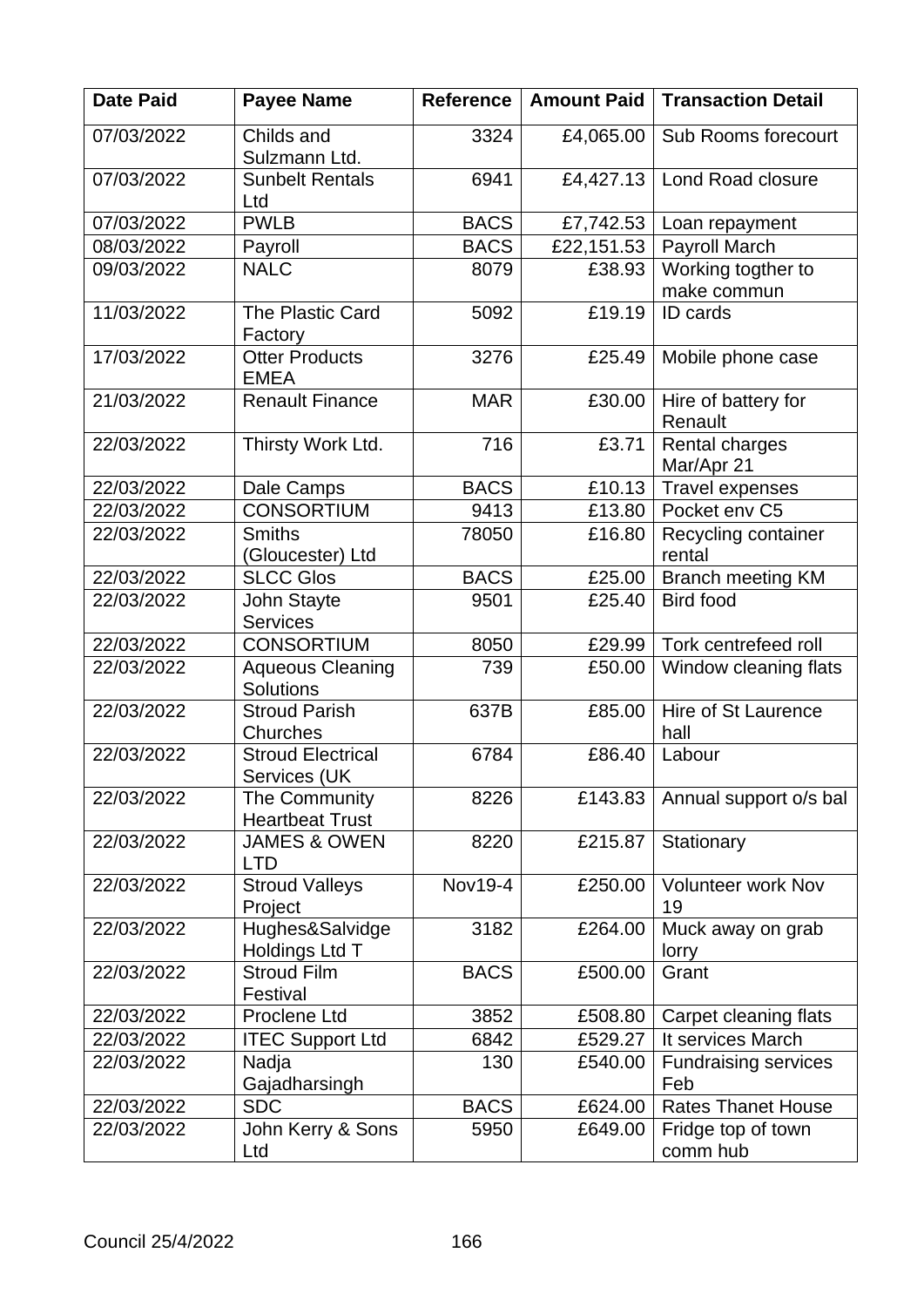| <b>Date Paid</b> | <b>Payee Name</b>                         | <b>Reference</b> | <b>Amount Paid</b> | <b>Transaction Detail</b>              |
|------------------|-------------------------------------------|------------------|--------------------|----------------------------------------|
| 22/03/2022       | <b>BAILEY</b><br><b>PARTNERSHIP</b>       | 7171             | £693.00            | Project mgmt pre-<br>contract          |
| 22/03/2022       | <b>Stroud Electrical</b><br>Services (UK  | 6738             | £921.60            | <b>Electrical install</b><br>condition |
| 22/03/2022       | <b>STL Goucester Ltd</b>                  | 2122             | £1,625.00          | <b>Bunting in Stroud</b><br>town       |
| 22/03/2022       | Towergate<br><b>Insurance Brokers</b>     | 6745             | £1,989.26          | Motor fleet<br>renewal/RAC breakdo     |
| 22/03/2022       | <b>Stroud Pride</b>                       | <b>BACS</b>      | £2,000.00          | Grant                                  |
| 22/03/2022       | <b>Alan Price</b>                         | 1133             | £2,010.00          | Grave digging March                    |
| 22/03/2022       | <b>ITEC Support Ltd</b>                   | 9044             | £2,459.81          | Dell optiplex,<br>software, monit      |
| 22/03/2022       | <b>HMRC</b>                               | <b>BACS</b>      | £7,219.68          | <b>PAYE/NIC March</b>                  |
| 22/03/2022       | <b>LGPS</b>                               | <b>BACS</b>      | £7,488.58          | <b>Pensions March</b>                  |
| 23/03/2022       | <b>Lister Unified</b><br>Communications   | 1105             | £97.08             | Mobile phone charges                   |
| 24/03/2022       | Ecotricity                                | 482              | £111.22            | Electricity thanet to 1<br>mar 22      |
| 24/03/2022       | Ecotricity                                | 1033             | £140.06            | Electricity IIs to 1 mar<br>22         |
| 24/03/2022       | Ecotricity                                | 459              | £205.82            | Electricity libbys to 1<br>mar 22      |
| 24/03/2022       | Ecotricity                                | 1038             | £215.68            | Electricity IIs to 1 mar<br>22         |
| 24/03/2022       | Ecotricity                                | 1089             | £348.97            | Gas thanet to 1 mar<br>22              |
| 25/03/2022       | Water Plus Ltd.                           | 3646             | £24.18             | Water standtap<br>cemetery             |
| 25/03/2022       | <b>Shutterstock</b><br><b>Ireland Ltd</b> | F180             | £166.80            | 25 license downloads                   |
| 25/03/2022       | <b>TOWN CLERK</b><br><b>IMPREST</b>       | Top up KM        | £1,000.00          | Top up clerks account                  |
| 28/03/2022       | <b>Swindon and Glos</b><br>Mind           | <b>BACS</b>      | $-E110.00$         | unpresented chq ref<br>13789           |
| 28/03/2022       | <b>Swindon and Glos</b><br>Mind           | <b>BACS</b>      | $-E110.00$         | unpresented chq ref<br>010670          |
| 28/03/2022       | <b>EE Ltd</b>                             | 8187             | £38.58             | Mobile phone charges                   |
| 28/03/2022       | Gloucestershire Go                        | <b>BACS</b>      | £54.50             | <b>DBS</b> check LB                    |
| 28/03/2022       | SGW Payroll Ltd.                          | 5650             | £65.28             | Payroll month 12                       |
| 28/03/2022       | Majestic Wine Ltd                         | 5546             | £475.57            | Wine for Mayor's<br>event              |
| 31/03/2022       | Wilko                                     | 424              | £15.75             | Consumables for<br><b>Thanet House</b> |
| 31/03/2022       | <b>TeamGantt</b>                          | r96y             | £23.38             | Subscription                           |
| 31/03/2022       | <b>Master Cobblers</b>                    | 9417             | £150.00            | <b>Keys for Thanet</b><br>House        |